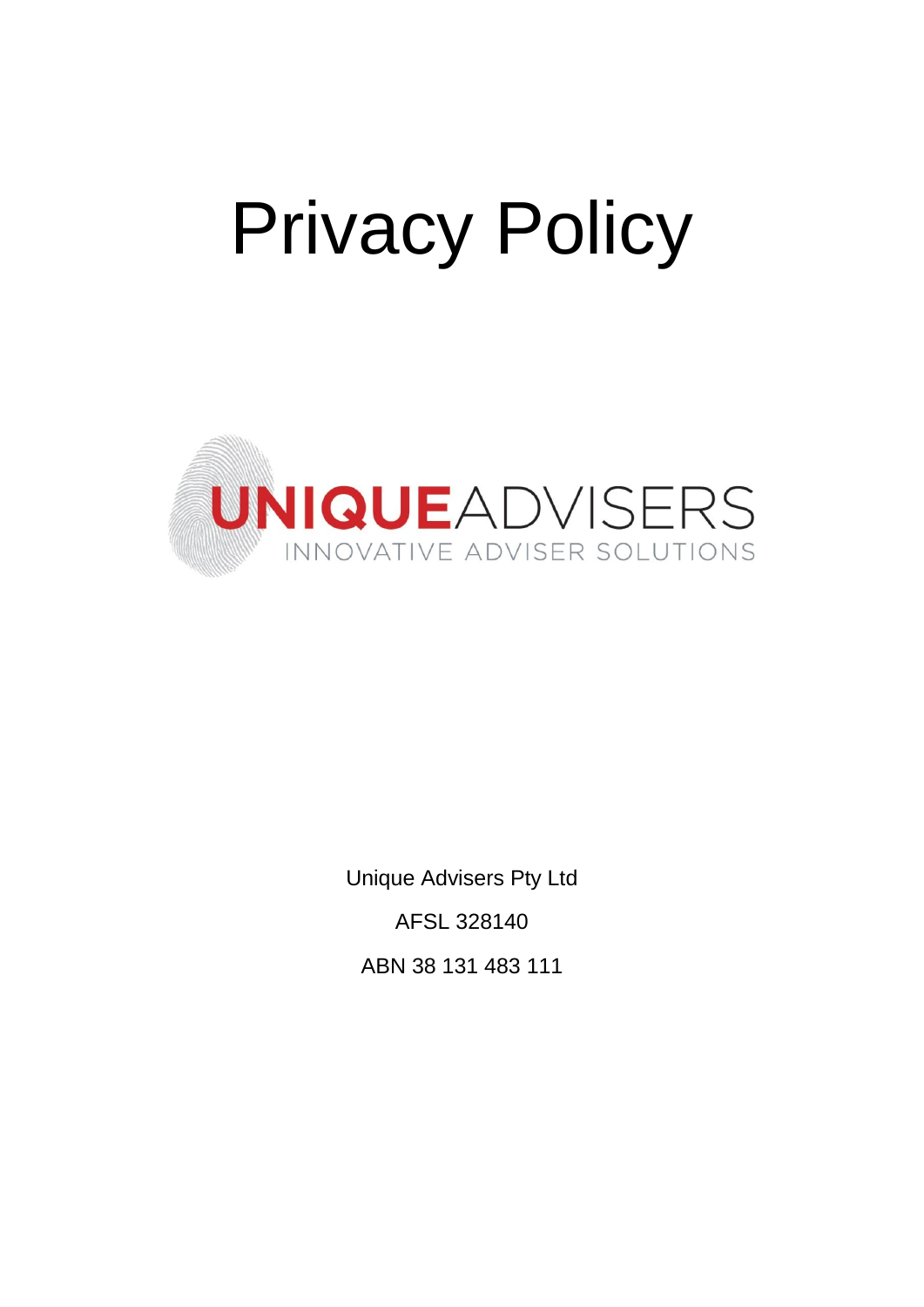# **Contents**

<span id="page-1-0"></span>

| 1.0 |                                                                              |  |
|-----|------------------------------------------------------------------------------|--|
|     |                                                                              |  |
|     |                                                                              |  |
|     |                                                                              |  |
|     |                                                                              |  |
|     | 4.0 APP 1 – Open and transparent management of personal information  4       |  |
|     |                                                                              |  |
|     |                                                                              |  |
|     |                                                                              |  |
|     |                                                                              |  |
|     |                                                                              |  |
|     |                                                                              |  |
|     |                                                                              |  |
|     | 12.0 APP 9 - Adoption, use or disclosure of government related identifiers 8 |  |
|     |                                                                              |  |
|     |                                                                              |  |
|     |                                                                              |  |
|     |                                                                              |  |
|     |                                                                              |  |
|     |                                                                              |  |
|     |                                                                              |  |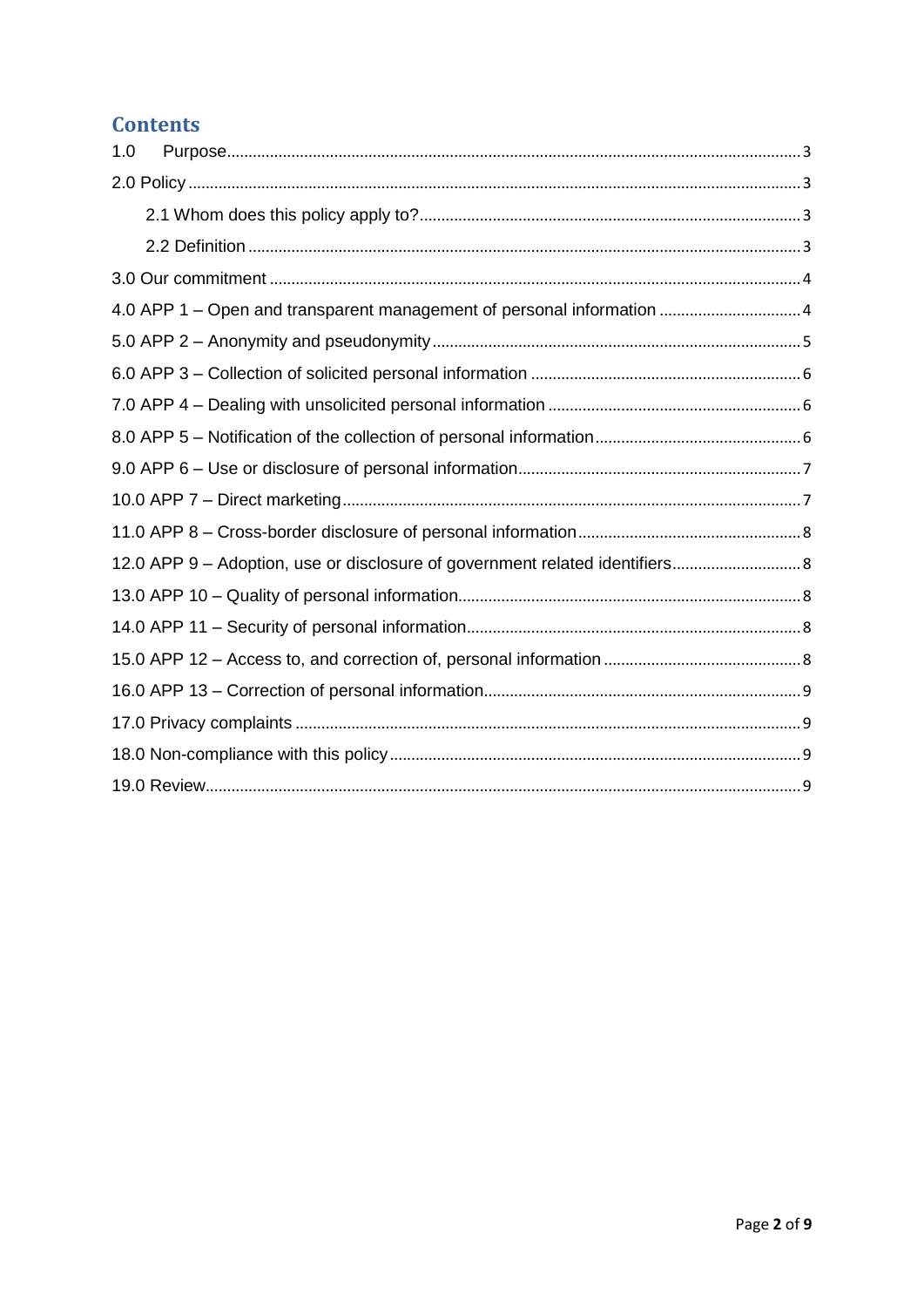#### **1.0 Purpose**

The purpose of the privacy policy is to outline how Unique Adviser Pty Ltd (UA) and its officers, advisers, agents and employees collect, use and retain personal and sensitive information. UA obtains and retains that personal and sensitive information in accordance with the Australian Privacy Principles (APPs). The APPs were introduced by the Privacy Amendment (Enhancing Privacy Protection) Act 2012 (Cth) (Privacy Amendment Act). The Privacy Amendment Act introduced significant changes to the Privacy Act 1988 (Cth) (Privacy Act). The Privacy Amendment Act includes new, harmonised, privacy principles that regulate the handling of personal information by businesses. This policy provides guidance on how to meet the privacy obligations imposed by the APPs, the Privacy Amendment Act and the Privacy Act.

#### <span id="page-2-0"></span>**2.0 Policy**

#### <span id="page-2-1"></span>**2.1 Whom does this policy apply to?**

This policy applies to all officers, advisers, agents, employees, clients and shareholders of UA.

The Privacy Amendment Act states that the APPs apply to individuals, body corporates, partnerships, unincorporated associations or trusts unless they are a small business operator. A small business operator is defined as a business with an annual turnover of \$3,000,000 or less for a financial year, unless an exemption applies. UA acknowledges that some advisers and agents may operate businesses that would come within the small business exemption, however as advisers authorised with UA they may still be obliged to comply with the APPs. If in doubt, advisers or agents should contact the Professional Standards department.

The APPs and the Privacy Act extend to an act done, or practice engaged in that has an Australian link. An organisation has an Australian link where it is:

- (a) an Australian citizen or a person whose continued presence in Australia is not subject to a legal time limitation;
- (b) a partnership formed, or a trust created in Australia or an external Territory;
- (c) a body corporate incorporated in Australia or an external Territory; or
- (d) an unincorporated association that has its central management and control in Australia or an external territory.

Where an organisation does not fall within one of the above categories it will still have an Australian link where:

- (a) it carries on business in Australia or an external Territory; and
- (b) the personal information was collected or held by the organisation or small business operator in Australia or an external Territory, either before or at the time of the act or practice.

#### <span id="page-2-2"></span>**2.2 Definition**

Personal information means information or an opinion about an identified individual, or an individual who is reasonably identifiable:

(a) whether the information or opinion is true or not; and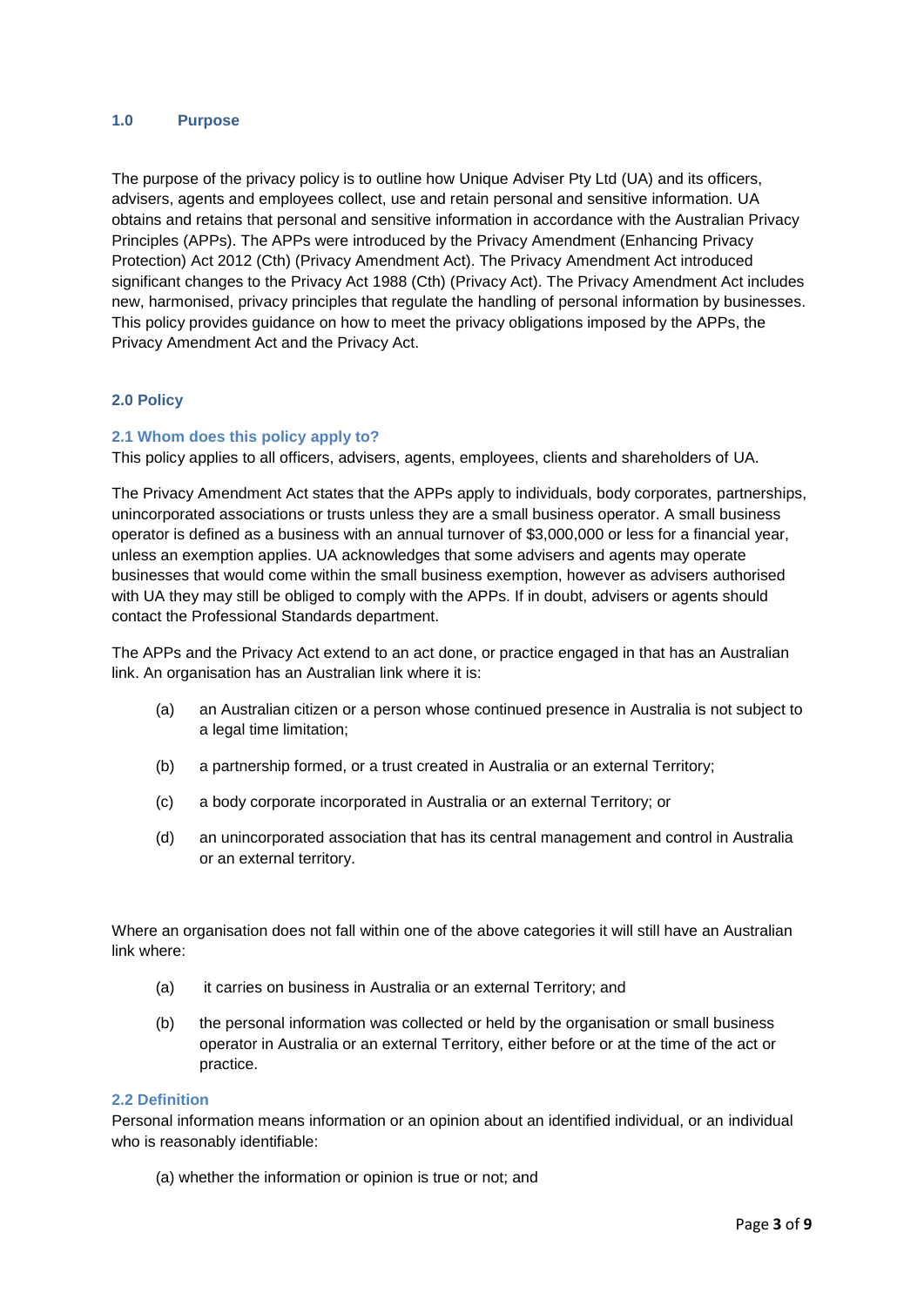(b) whether the information or opinion is recorded in a material form or not.

#### <span id="page-3-0"></span>**3.0 Our commitment**

We recognise that privacy is important. UA includes all subsidiary companies.

We are bound by, and committed to supporting, the APPs set out in the Privacy Amendment Act. The information set out below is largely a summary of the obligations under the APPs.

For clarity, for the purposes of the Privacy Act, the obligations imposed upon UA will also be applicable to its advisers and agents.

#### <span id="page-3-1"></span>**4.0 APP 1 – Open and transparent management of personal information**

The object of APP 1 is 'to ensure that APP entities manage personal information in an open and transparent way'.

APP 1 imposes three separate obligations, to:

- (a) take reasonable steps to implement practices, procedures and systems that will ensure the entity complies with the APPs and any binding registered APP code, and is able to deal with related inquiries and complaints;
- (b) have a clearly expressed and up-to-date APP Privacy Policy about how the entity manages personal information; and
- (c) take reasonable steps to make its APP Privacy Policy available free of charge in an appropriate form and, where requested, in a particular form.

In accordance with the above requirements, it is the policy of UA that:

- (a) all persons to whom this policy applies are required to inform themselves of their obligations under the APPs;
- (b) UA will make available training as and when required to ensure persons to whom this policy applies are aware of their obligations under the APPs;
- (c) all clients of UA its advisers and agents are entitled to access their private information upon request;
- (d) any complaints by clients in relation to the handling of their private information should be referred immediately to the Privacy Officer – Professional Standards;
- (e) how UA manages private information will be set out in this policy;
- (f) this policy will be freely available on any website operated by companies within UA. Further, advisers and agents to whom this policy applies should also include a link to the policy on any website operated by them; and
- (g) on request, clients are to have free access to this policy in any form requested, so long as it is practical to do so.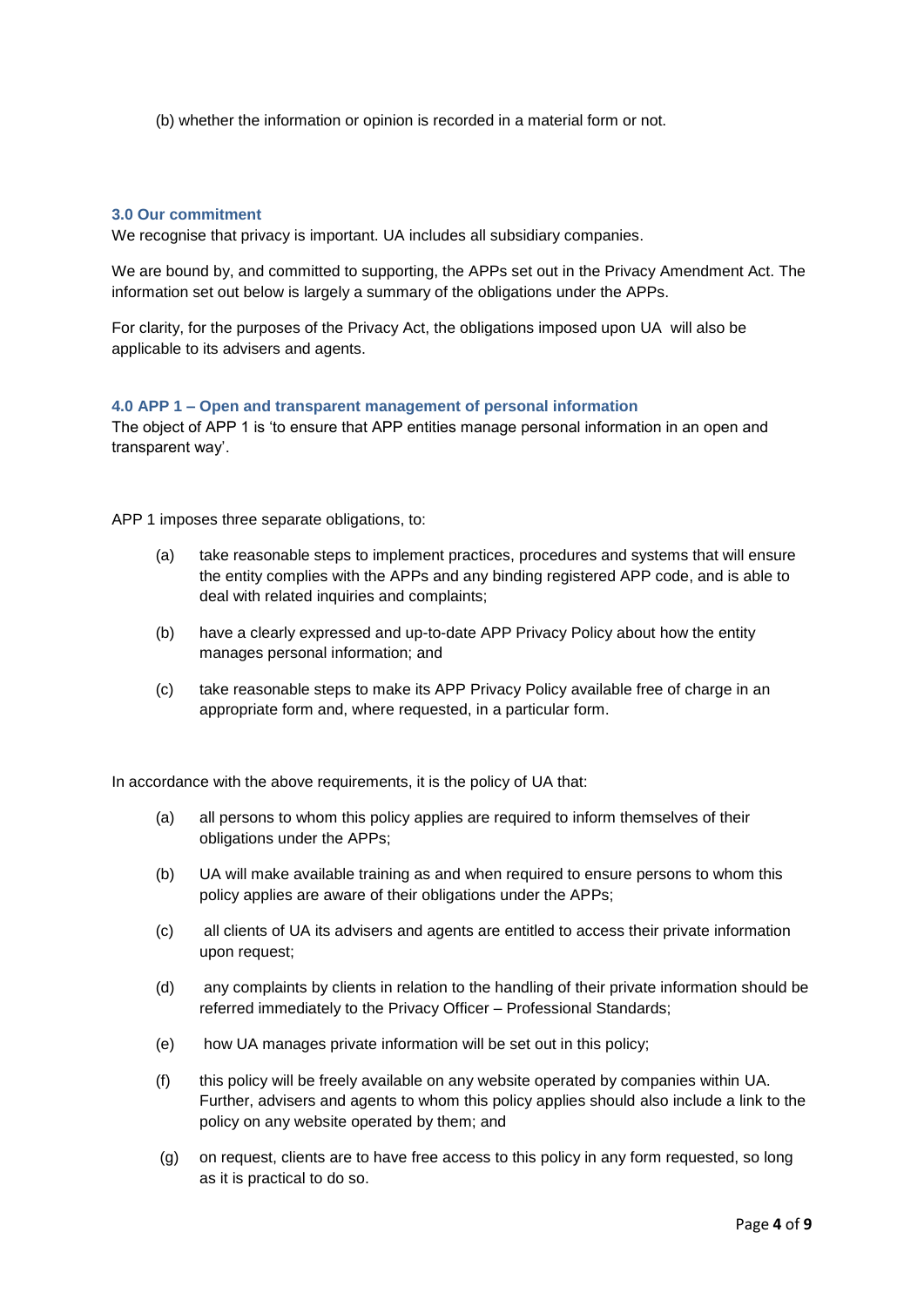UA, its advisers and agents may collect and hold personal information such as a person's name, address, date of birth, income, tax file number (TFN) and such other information that may be required from time to time in order to provide services to clients. This is collected directly from its clients and personal information is held by either companies within UA or its advisers and agents.

Any personal information collected by UA is solely for the purpose of providing services to its clients and is not disclosed unless required in the performance of those services (for example, a financial adviser disclosing a client's information to a financial institution in order to place an investment on behalf of that client). Any client may seek access to their personal information by contacting the appropriate company within UA, or by contacting an adviser or agent of UA directly. If a correction is required to that personal information the client may make that amendment by notifying the appropriate company within UA, or by contacting an adviser or agent of UA directly.

If a client considers that a breach of the APPs has occurred they can direct their complaint to the Privacy Officer – Professional Standards.

The relevant contact details are:

Unique Advisers Privacy Officer – Professional Standards 36 A Langston Place Epping NSW 2121 P: (02) 9869 4533

If a client is not satisfied with the outcome of their complaint they may lodge a complaint with the Office of the Australian Information Commissioner (OAIC). Further information is available from the OAIC's

website at www.oaic.gov.au.

The UA will only disclose personal information of its clients to overseas recipients where such disclosure is required to give effect to the instructions of a client (for example, where a client receiving financial advice wishes to invest in overseas equities). It is not practical to list all countries to which this information may be disclosed due to the variety of overseas financial services available to clients.

# <span id="page-4-0"></span>**5.0 APP 2 – Anonymity and pseudonymity**

APP 2 provides that individuals must have the option of dealing anonymously or by pseudonym.

However, those options are not required where:

- the entity is required or authorised by law or a court or tribunal order to deal with identifiable individuals; or
- it is impracticable for the entity to deal with individuals who have not identified themselves.

As the companies within UA largely deal with clients in financial services, it is unlikely that it would be practical for services to be provided to those clients without them having identified themselves.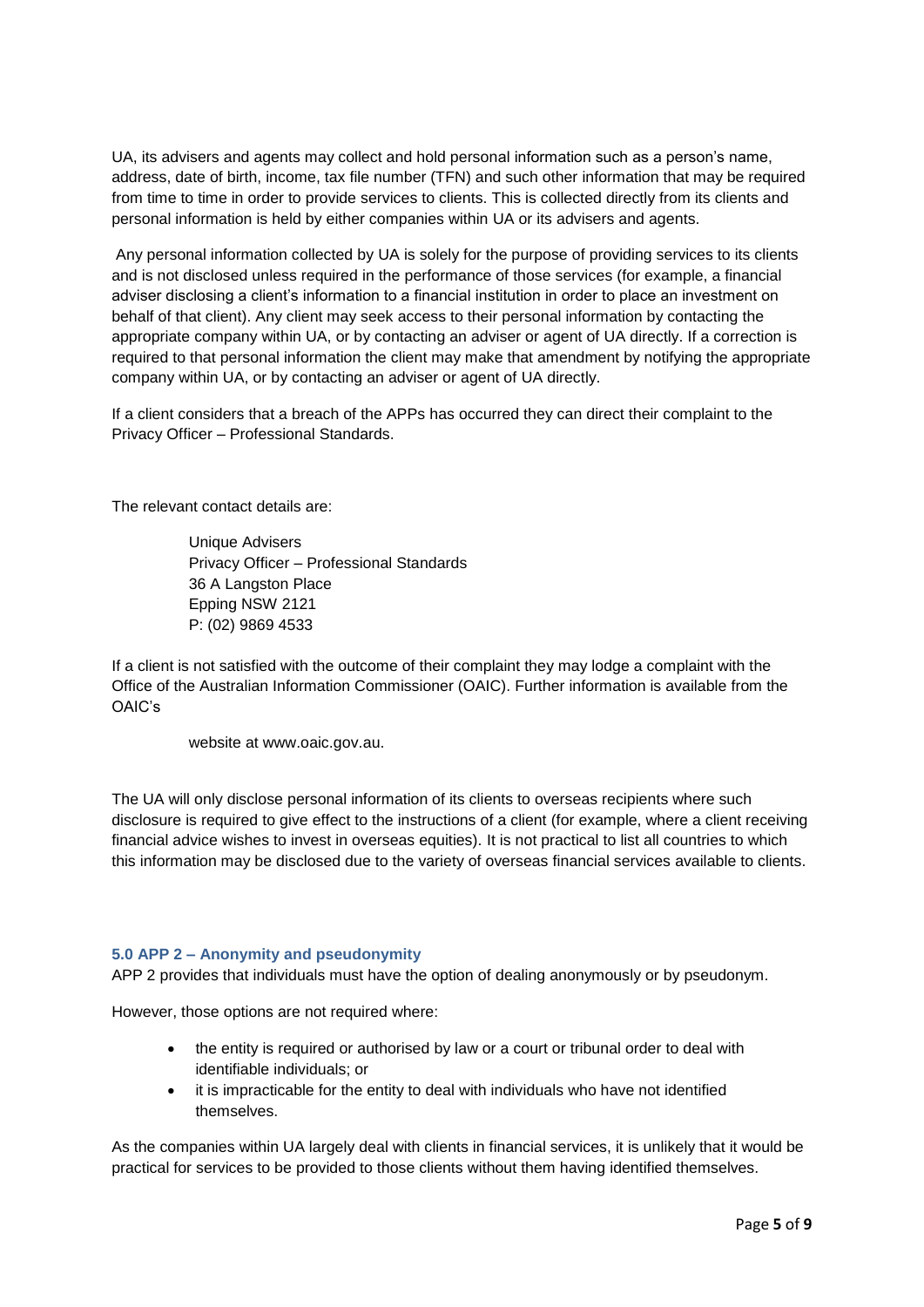Further, in most situations companies within UA will be required under the terms of the Anti-Money Laundering and Counter-Terrorism Financing Act 2006 (Cth) (AML/CTF Act) to appropriately identify clients.

#### <span id="page-5-0"></span>**6.0 APP 3 – Collection of solicited personal information**

APP 3 outlines when you may collect solicited personal information.

UA is required to only collect information that is reasonably necessary for one or more of its functions. As outlined in clause 5.0 above, it is anticipated that personal information will be required to be collected due to the financial services provided by companies within UA. Information such as name, date of birth, address, income, TFN and other personal information will often be required for services such as:

- financial advice;
- mortgage broking;
- insurance;
- financial product management; and
- other miscellaneous financial services.

Where personal information is required to be obtained from clients in order for them to be provided services from companies within UA, those clients must consent to the collection of their personal information.

Under APP 3 UA must have the client's consent to the collection of their personal information.

# <span id="page-5-1"></span>**7.0 APP 4 – Dealing with unsolicited personal information**

APP 4 outlines the steps that must be taken if unsolicited personal information is received. This means that information has been received where an APP entity took no active steps to collect the information.

If a member of UA or its advisers and agents collects any unsolicited personal information it should immediately assess whether that information could have been obtained in accordance with APP 3. If the information could not have been obtained under APP 3 (for example, a client provides extra information that would not normally be required without being prompted to do so) then steps must be taken to destroy or de-identify the information as soon as practicable, if it is lawful and reasonable to do so.

If the information could have been collected in accordance with clause 6.0 then it should be dealt with in accordance with APPs 5 – 13. Please see below for details.

# <span id="page-5-2"></span>**8.0 APP 5 – Notification of the collection of personal information**

If personal information about an individual is collected then reasonable steps must be taken to notify the individual, or otherwise ensure that the individual is aware of certain matters. These matters include:

- the identity and contact details of who collected the information;
- the fact and circumstances of collection;
- whether the collection is required or authorised by law;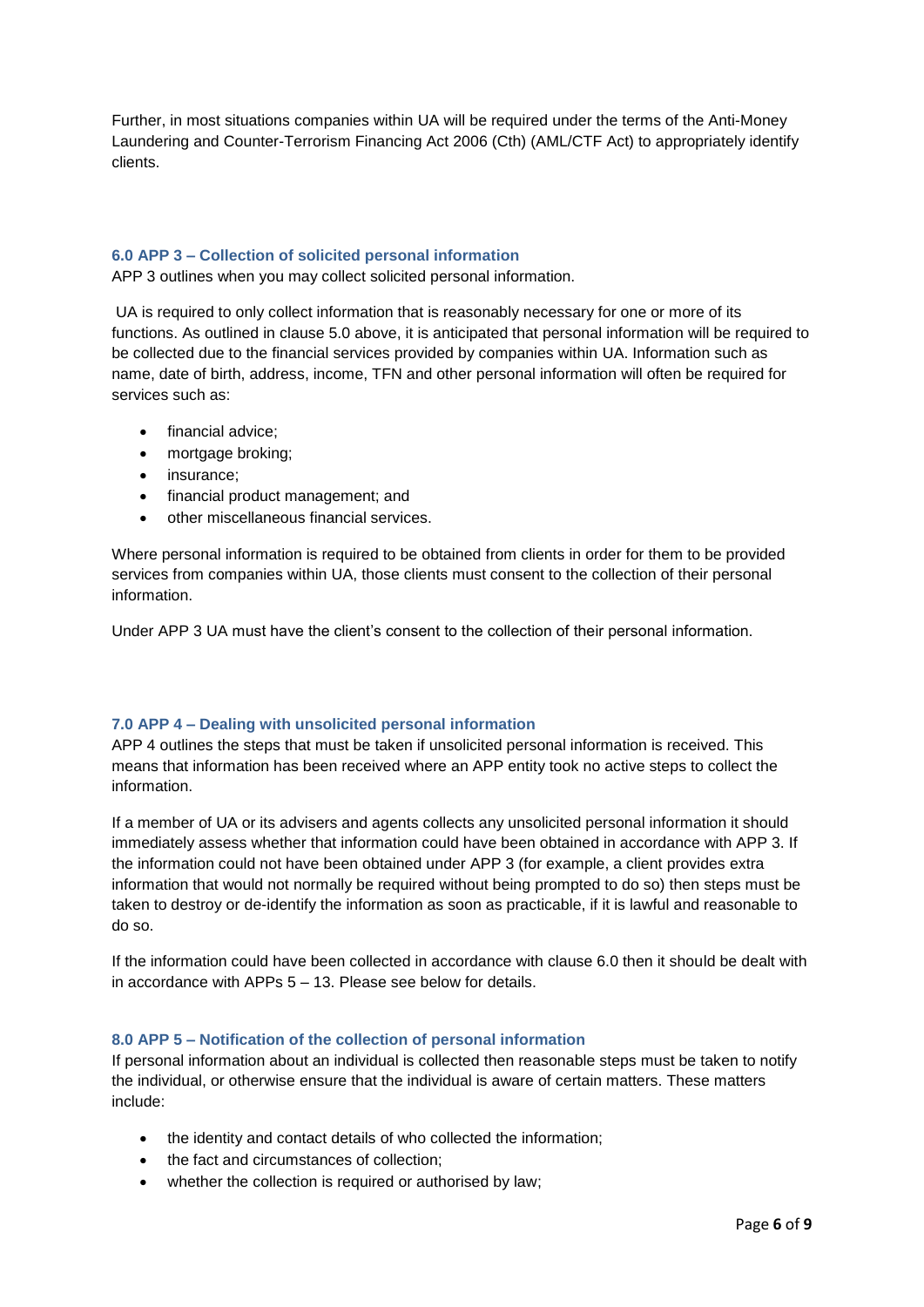- the purposes of collection;
- the consequences if personal information is not collected;
- the usual disclosures of personal information of the kind collected by the entity;
- information about the privacy policy; and
- whether it is likely that personal information will be disclosed to overseas recipients, and if practical, the countries where they are located.

If a member of UA or its advisers and agents collects personal information they are obliged under this Policy to provide the above information.

#### <span id="page-6-0"></span>**9.0 APP 6 – Use or disclosure of personal information**

If information has been collected for a primary purpose, the entity must not use or disclose the information for another purpose unless:

- the person consents to the use or disclosure of the information; or
- one of the exceptions allowed applies.

As the exceptions set out in the APPs are relatively complex, they have not been provided within this Policy.

If a member of UA or its advisers and agents seeks to disclose personal information, for any other reason than the primary reason it was collected, then they must first contact the Professional Standards department to have such disclosure authorised.

#### <span id="page-6-1"></span>**10.0 APP 7 – Direct marketing**

If personal information about an individual is held, that information must not be disclosed for the purpose of direct marketing.

Any direct marketing proposal should first be approved by Professional Standards.

For the purposes of this Policy, any marketing material made available by a member of UA that is explicitly provided for clients, eg monthly magazines, are able to be distributed. If a member of UA or its advisers and agents do send marketing material to clients, the clients should be able to easily opt out of having that material sent to them. This may be done by contacting UA by post,or phone. Please see below for details.

Similarly, any client of UA or its advisers and agents may opt out of receiving any direct marketing materials by contacting Professional Standards at:

Privacy Officer – Professional Standards

Unique Advisers Privacy Officer – Professional Standards 36 A Langston Place Epping NSW 2121 P: (02) 9869 4533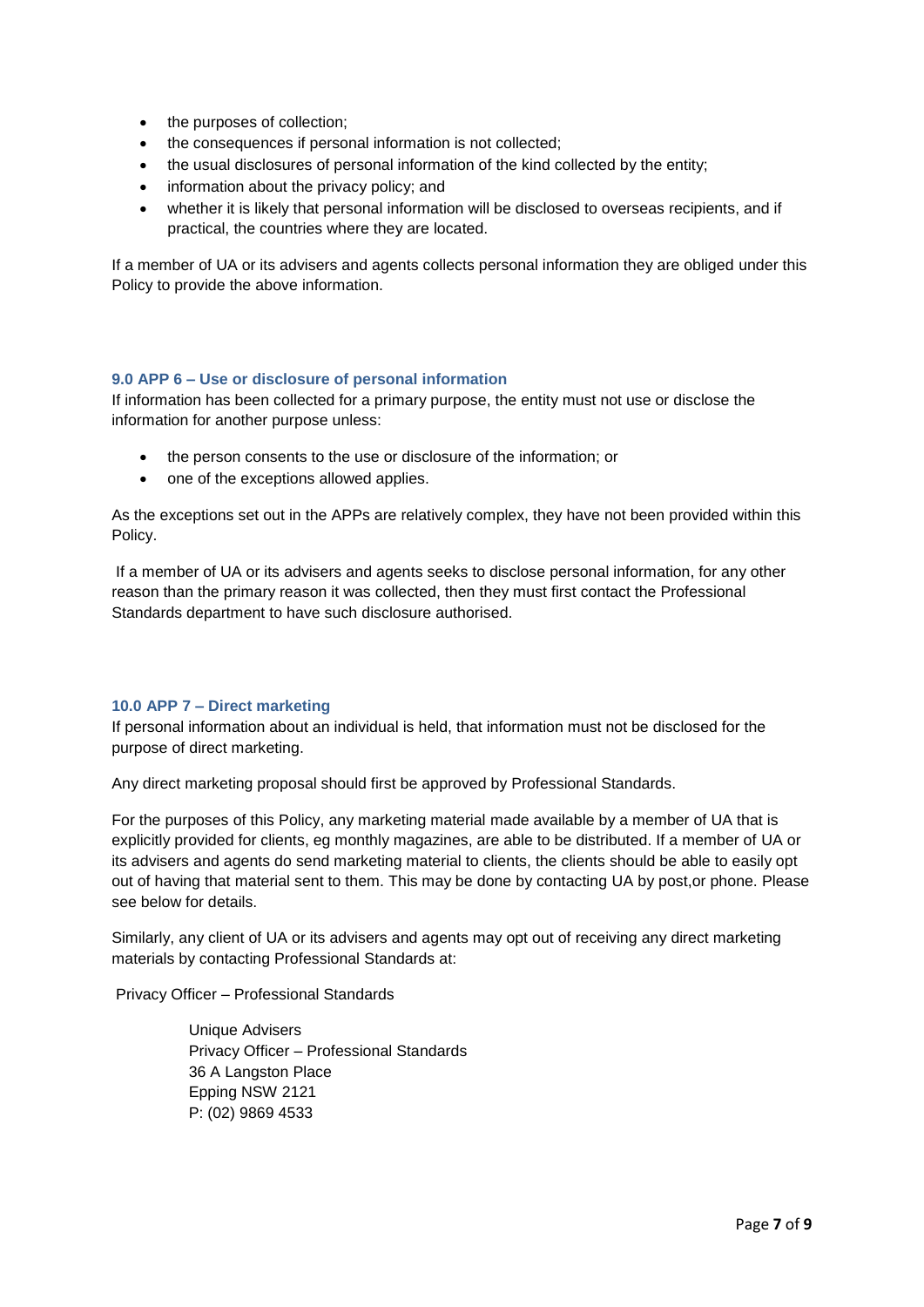#### <span id="page-7-0"></span>**11.0 APP 8 – Cross-border disclosure of personal information**

There are obligations under the APPs to ensure that personal information is not transferred to another country. It is the policy of UA that no personal information should be transferred outside of Australia without the client's prior approval, and subject to receiving prior confirmation from the Operations Manager – Professional Standards.

For the purposes of this Policy, if personal client information is required to be transferred overseas in relation to an investment in a financial product, any member of UA or its advisers and agents are advised that the obligations under the APPs have been met so long as that financial product is one approved by UA for use.

#### <span id="page-7-1"></span>**12.0 APP 9 – Adoption, use or disclosure of government related identifiers**

An organisation must not adopt a government related identifier, such as a tax file number, as its own. Practically, this means that you could not for example, use a tax file number as a client reference for filing purposes.

Further, unless permitted you should not disclose a government related identifier to a third party.

#### <span id="page-7-2"></span>**13.0 APP 10 – Quality of personal information**

As part of the obligations under the APPs, you should take steps to ensure that all personal data collected is accurate, up to date and complete. Therefore, UA or its advisers and agents should seek to update the personal information of its clients as often as possible. At a minimum, it is expected that personal information is updated annually wherever possible.

#### <span id="page-7-3"></span>**14.0 APP 11 – Security of personal information**

Reasonable steps should be taken to ensure the security of all client personal information is kept secure. What these reasonable steps will be will vary depending on the situation. However, some practical steps that may be applicable are:

- Personal information stored on a computer is password protected and not available on a public network.
- Personal information stored in hard copy is kept in a lockable cabinet.

Further, if personal information has been obtained, it should be destroyed or de-identified once it is no longer required. Please note that there are certain obligations imposed that require client information to be retained for a certain period of time. You should contact Professional Standards if you have any queries as to how long personal information should be retained for.

#### <span id="page-7-4"></span>**15.0 APP 12 – Access to, and correction of, personal information**

If a member of UA, or its advisers and agents holds personal information about an individual, then on request by the individual they must give access to that information.